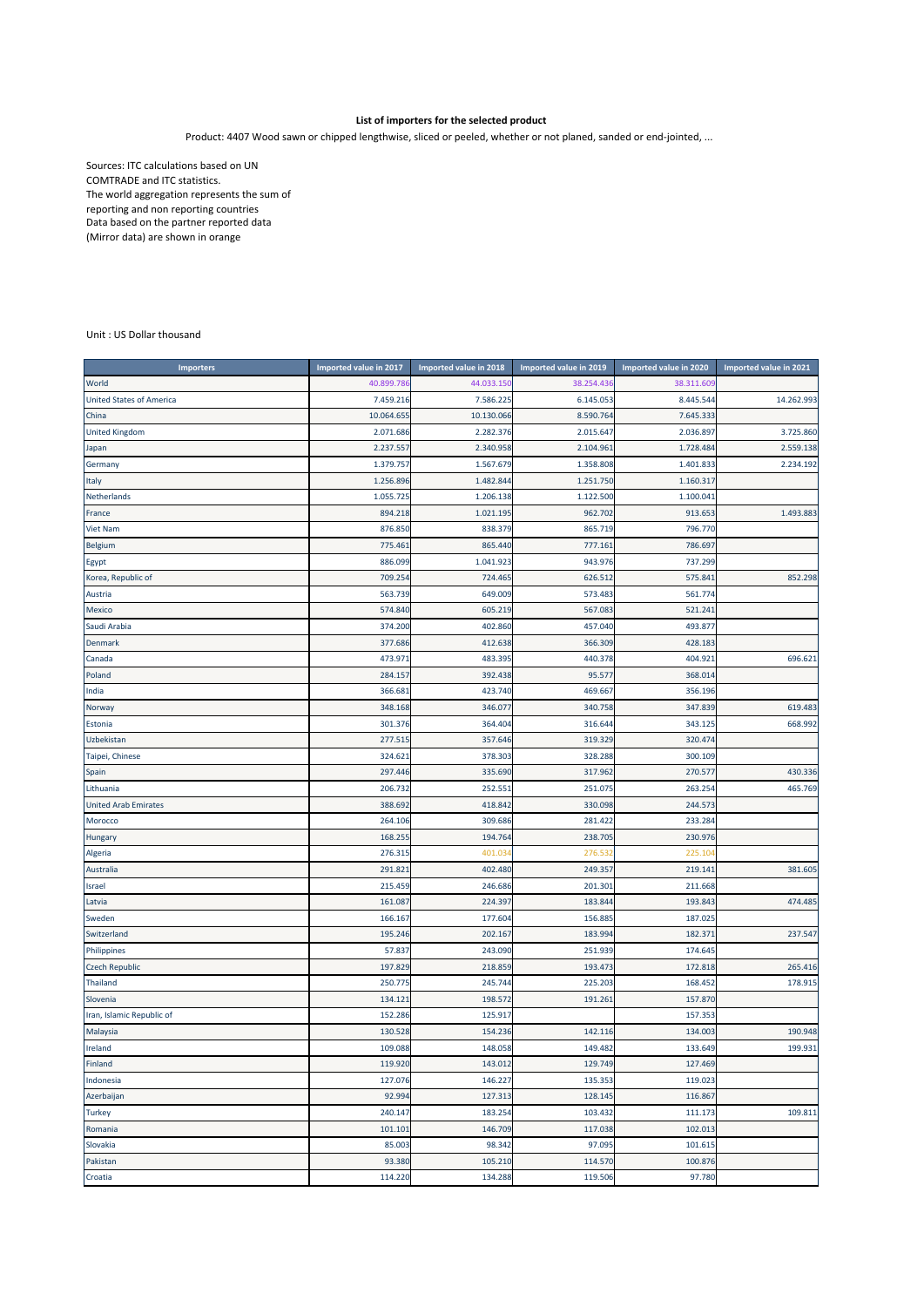| South Africa               | 107.704 | 121.901 | 114.567     | 95.595 | 134.422 |
|----------------------------|---------|---------|-------------|--------|---------|
| Portugal                   | 90.397  | 107.944 | 102.228     | 93.720 | 111.709 |
| Dominican Republic         | 91.501  | 110.907 | 97.924      | 82.027 |         |
| Greece                     | 73.639  | 84.500  | 87.195      | 73.212 | 97.952  |
| Iraq                       | 66.24   | 73.03   | 63.59       | 72.05  |         |
| Yemen                      | 57.69   | 79.13   | 78.22       | 71.63  |         |
|                            | 76.668  | 62.613  | 61.789      | 67.598 | 75.044  |
| Tajikistan                 |         |         |             |        |         |
| <b>New Zealand</b>         | 75.045  | 81.856  | 76.807      | 60.830 | 115.912 |
| Serbia                     | 53.054  | 60.906  | 58.571      | 60.402 | 84.463  |
| Kenya                      | 1.260   | 9.868   | 38.582      | 56.398 |         |
| Oman                       | 70.658  | 62.646  | 47.20       | 49.31  |         |
| Jamaica                    | 41.844  | 44.962  | 40.067      | 49.157 |         |
| Tunisia                    | 85.451  | 100.245 | 75.91       | 46.25  |         |
| <b>Costa Rica</b>          | 44.882  | 55.203  | 39.774      | 44.009 |         |
| Qatar                      | 56.952  | 76.889  | 59.031      | 43.545 |         |
| Jordan                     | 58.578  | 62.816  | 42.918      | 39.059 |         |
| Somalia                    | 38.73   | 55.95   | 39.62       | 36.08  |         |
| Peru                       | 30.508  | 37.768  | 36.571      | 36.010 |         |
| Kuwait                     | 58.608  | 70.80   | 72.944      | 35.925 |         |
| Guatemala                  | 28.348  | 36.60   | 31.038      | 34.643 |         |
| Bosnia and Herzegovina     | 32.162  | 38.889  | 36.210      | 34.405 |         |
| Senegal                    | 31.043  | 34.960  | 42.874      | 33.138 |         |
|                            |         |         |             |        |         |
| Moldova, Republic of       | 27.071  | 29.104  | 31.269      | 33.06: |         |
| Sri Lanka                  | 59.018  |         | 40.501      | 32.209 |         |
| Brazil                     | 27.681  | 22.573  | 25.866      | 31.608 | 22.465  |
| Iceland                    | 26.726  | 31.135  | 26.718      | 30.38  |         |
| Kazakhstan                 | 30.616  | 30.532  | 33.405      | 29.400 |         |
| Bahrain                    | 38.170  | 40.39   | 27.972      | 29.235 |         |
| Maldives                   | 49.200  | 51.11   | 44.370      | 25.961 |         |
| Afghanistan                | 0       | 0       | $\mathbf 0$ | 25.63  |         |
| Singapore                  | 39.016  | 47.024  | 42.041      | 24.392 |         |
| Sudan                      | 44.359  | 33.225  | 21.82       | 23.67  |         |
| Luxembourg                 | 27.605  | 26.828  | 24.514      | 23.593 |         |
| Ethiopia                   | 44.464  | 16.873  | 43.549      | 23.575 |         |
| Haiti                      | 11.909  | 27.19   | 20.541      | 21.24  |         |
| Hong Kong, China           | 44.374  | 33.428  | 22.178      | 20.203 | 40.761  |
| French Polynesia           | 15.598  | 16.196  | 17.829      | 18.880 |         |
| Botswana                   | 16.495  | 14.72   | 21.460      | 18.008 |         |
|                            |         |         |             |        |         |
| <b>Mauritius</b>           | 16.088  | 20.449  | 21.406      | 17.662 |         |
| Turkmenistan               | 20.22   | 13.00   | 13.67       | 17.65  |         |
| Libya, State of            | 6.406   | 19.986  | 39.01       | 17.50  |         |
| <b>Bulgaria</b>            | 10.856  | 14.530  | 19.053      | 17.443 |         |
| Albania                    | 13.604  | 11.336  |             |        |         |
| El Salvador                |         |         | 17.454      | 17.389 |         |
|                            | 14.319  | 15.531  | 18.143      | 16.729 |         |
| Lebanon                    | 66.936  | 70.149  | 52.005      | 14.187 |         |
| Cyprus                     | 16.019  | 17.346  | 17.693      | 13.782 |         |
| Cambodia                   | 1.414   | 3.329   | 3.528       | 12.840 |         |
| Macedonia, North           | 11.485  | 12.849  | 12.463      | 12.576 |         |
| <b>Trinidad and Tobago</b> | 17.576  | 20.61   | 17.34       | 11.93  |         |
| <b>Bahamas</b>             | 17.342  | 14.750  | 15.181      | 11.419 |         |
|                            |         |         |             |        |         |
| Mozambique                 | 4.927   | 8.326   | 12.942      | 11.012 | 16.997  |
| Seychelles                 | 8.566   | 8.926   | 11.305      | 10.766 |         |
| Namibia                    | 15.167  | 10.734  | 10.497      | 9.954  |         |
| <b>Belarus</b>             | 9.838   | 9.836   | 9.685       | 9.646  |         |
| <b>Russian Federation</b>  | 7.001   | 8.143   | 8.465       | 9.462  | 8.335   |
| Kyrgyzstan                 | 5.931   | 4.348   | 4.279       | 8.947  |         |
|                            | 12.853  | 11.952  | 9.444       | 8.617  |         |
| Colombia<br>Cuba           | 14.237  | 11.213  | 8.848       | 8.60   |         |
| Ukraine                    | 5.711   | 6.823   | 6.979       | 8.402  |         |
| Palestine, State of        | 8.772   | 8.488   | 10.095      | 8.283  |         |
| Chile                      | 12.203  | 15.912  | 9.261       | 8.102  | 9.647   |
| Niger                      | 6.590   | 7.479   | 6.865       | 7.021  |         |
| <b>Barbados</b>            | 6.018   | 5.008   | 5.057       | 6.77   |         |
| Faroe Islands              | 4.01    | 4.05    | 5.792       | 6.69   |         |
| Syrian Arab Republic       | 23.720  | 36.18   | 22.376      | 6.46   |         |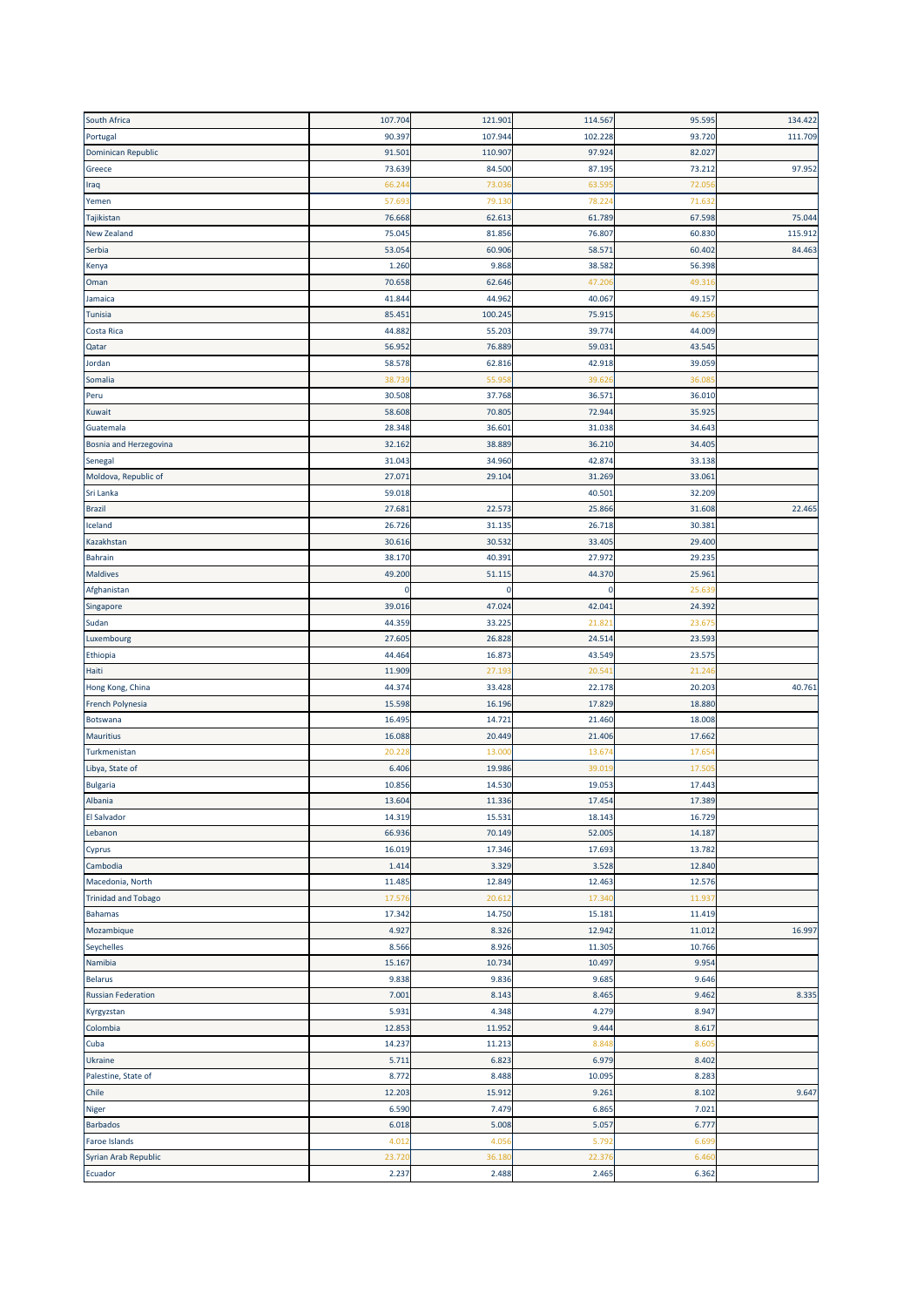| Djibouti                               | 3.959          | 5.792  | 13.191 | 6.24            |       |
|----------------------------------------|----------------|--------|--------|-----------------|-------|
| Samoa                                  | 6.296          | 6.889  | 7.444  | 6.212           |       |
| Antigua and Barbuda                    | 6.256          | 8.097  | 7.025  | 6.058           |       |
| Armenia                                | 3.721          | 4.757  | 5.539  | 5.468           |       |
|                                        |                |        |        |                 |       |
| Panama                                 | 10.384         | 10.418 | 8.195  | 5.440           |       |
| Uruguay                                | 4.916          | 5.36   | 4.536  | 5.338           |       |
| Malta                                  | 7.225          | 5.825  | 6.070  | 5.245           |       |
| New Caledonia                          | 6.60           | 5.738  | 5.889  | 5.10            |       |
| <b>Saint Lucia</b>                     | 5.679          | 7.078  | 5.371  | 4.693           |       |
| Georgia                                | 4.696          | 8.394  | 6.526  | 4.639           | 2.618 |
| <b>British Virgin Islands</b>          | 4.74           | 9.94   | 4.45   | 4.20            |       |
| Lesotho                                | 5.118          | 3.683  | 1.235  | 4.150           |       |
|                                        |                |        |        |                 |       |
| Bangladesh                             | 6.442          | 7.40   | 6.02   | 4.05            |       |
| <b>Belize</b>                          | 6.783          | 7.338  | 6.893  | 4.018           | 8.427 |
| Tonga                                  | 3.44           | 3.47   | 2.701  | 4.01            |       |
| Vanuatu                                | 2.934          | 3.14   | 2.87   | 4.00            |       |
| Honduras                               | 3.689          | 880    | 353    | 3.92            |       |
| Argentina                              | 7.079          | 5.774  | 3.481  | 3.820           | 5.832 |
| Cabo Verde                             | 4.216          | 4.488  | 5.351  | 3.572           |       |
|                                        |                |        |        |                 |       |
| Tanzania, United Republic of           | 1.964          | 2.458  | 1.828  | 3.57            |       |
| Cayman Islands                         | 3.29           | 4.27   | 4.07   | 3.33            |       |
| United States Minor Outlying Islands   | 1.57           | 2.60   | 1.72   | 3.25            |       |
| Saint Kitts and Nevis                  | 1.809          | 3.24   | 1.74   | 2.74            |       |
| <b>Turks and Caicos Islands</b>        | 5.05           | 4.25   | 2.49   | 2.65            |       |
| Nepal                                  | 13.623         | 14.853 | 5.300  | 2.449           |       |
| Grenada                                | 2.822          | 3.232  | 2.695  | 2.418           |       |
| Cook Islands                           | 2.09           | 2.90   | 2.39   | 2.37            |       |
|                                        | 1.883          | 1.557  | 1.904  | 2.23            |       |
| Mali                                   |                |        |        |                 |       |
| Saint Vincent and the Grenadines       | 2.171          | 2.190  | 2.663  | 2.206           |       |
| Curaçao                                | 1.380          | 776    | 1.690  | 2.048           |       |
| <b>Marshall Islands</b>                | 1.41           | 1.92   | 1.587  | 1.91            |       |
| Dominica                               | 3.14           | 11.63  | 4.20   | 1.77            |       |
| Micronesia, Federated States of        | 2.132          | 1.55   | 1.55   | 1.76            |       |
| South Sudan                            |                |        |        | 1.63            |       |
| Greenland                              | 2.786          | 2.204  | 1.69   | 1.62            |       |
| Nicaragua                              | 8.490          | 4.819  | 1.878  | 1.588           |       |
|                                        | 381            |        |        |                 |       |
| Ghana                                  |                | 420    | 314    | 1.48            |       |
| Mauritania                             | 275            | 325    | 289    | 1.472           | 1.641 |
| Nigeria                                | 348            | 458    | 1.648  | 1.432           |       |
| Uganda                                 | 776            | 1.187  | 1.398  | 1.422           |       |
| Bermuda                                | 1.487          | 1.775  | 1.494  | 1.210           |       |
| Paraguay                               | 1.038          | 1.108  | 1.152  | 1.149           | 1.349 |
| Guyana                                 | 442            | 533    | 851    | 1.145           | 1.241 |
| <b>Falkland Islands (Malvinas)</b>     | 1.254          | 444    | 393    | 1.05            |       |
| Palau                                  | 1.191          | 1.970  | 951    | 1.01            |       |
|                                        |                |        |        |                 |       |
| Montenegro                             | 929            | 959    | 2.542  | 1.011           |       |
| Fiji                                   | 3.949          | 2.634  | 1.272  | 965             |       |
| Anguilla                               | 1.38           | 1.837  | 885    | 89              |       |
| Andorra                                | 600            | 801    | 1.12   | 80              |       |
| Korea, Democratic People's Republic of | 316            | 623    | 1.26   | 737             |       |
| Zimbabwe                               | 295            | 1.382  | 1.243  | 696             |       |
| Macao, China                           |                | 605    | 597    | 678             |       |
| Free Zones                             | 1.90           | 1.28   | 309    | 630             |       |
|                                        |                |        |        |                 |       |
| Tuvalu                                 | 482            | 1.06   | 638    | 58              |       |
| Comoros                                | 133            | 384    | 350    | 573             |       |
| <b>Burkina Faso</b>                    | 589            | 741    | 456    | 509             |       |
| Bonaire, Sint Eustatius and Saba       | 694            | 819    | 940    | 49              |       |
| Aruba                                  | 120            | 247    | 378    | 470             |       |
| Lao People's Democratic Republic       | $\overline{4}$ | 5      | 66     | 462             |       |
| Guinea                                 | 218            | 231    | 161    | 440             |       |
| Papua New Guinea                       | 242            | 43     | 74     | 42 <sub>4</sub> |       |
| Zambia                                 | 584            | 502    | 545    | 393             |       |
|                                        | 144            | 377    |        |                 |       |
| Kiribati                               |                |        |        | 381             |       |
| <b>Wallis and Futuna Islands</b>       | 244            | 327    | 269    | 364             |       |
| Eswatini                               | 503            | 408    | 502    | 351             |       |
|                                        | 2.014          | 1.821  | 1.090  | 340             |       |